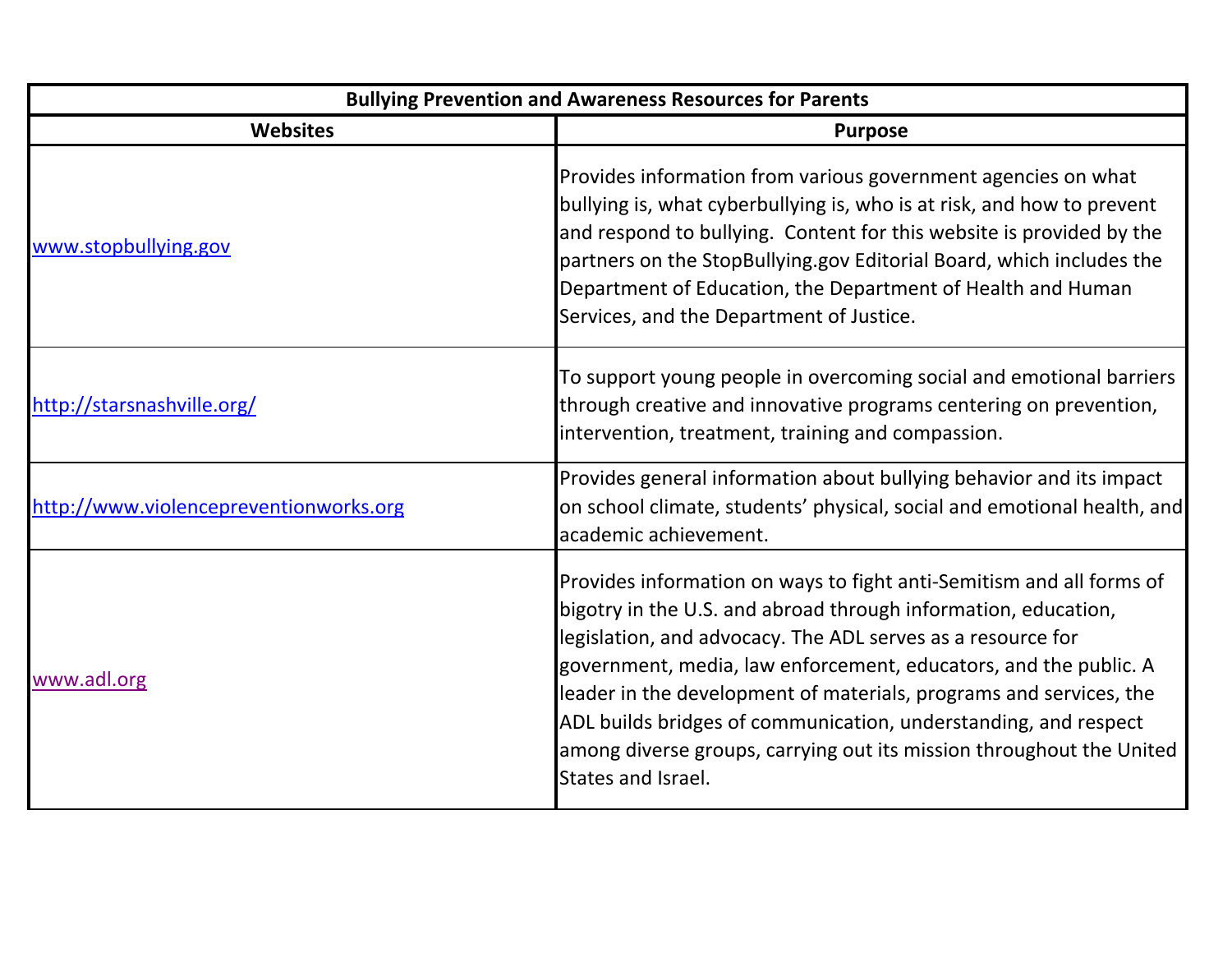| www.casel.org                                     | Provides information on ways to advance the development of<br>academic, social, and emotional competence for all students. CASEL's<br>mission is to help make evidence-based social and emotional learning<br>(SEL) an integral part of education from preschool through high<br>school. Through research, practice, and policy, CASEL collaborates to<br>ensure all students become knowledgeable, responsible, caring and<br>contributing members of society.       |
|---------------------------------------------------|-----------------------------------------------------------------------------------------------------------------------------------------------------------------------------------------------------------------------------------------------------------------------------------------------------------------------------------------------------------------------------------------------------------------------------------------------------------------------|
| www.cyberbullying.us                              | Provides up-to-date information about the nature, extent, causes, and<br>consequences of cyberbullying among adolescents. Cyberbullying can<br>be defined as "Willful and repeated harm inflicted through the use of<br>computers, cell phones, and other electronic devices." It is also known<br>as "cyber bullying," "electronic bullying," "e-bullying," "sms bullying,"<br>"mobile bullying," "online bullying," "digital bullying," or "Internet"<br>bullying." |
| www.glsen.org/research                            | Provides resources and strategies to ensure that every student is<br>valued and treated with respect, regardless of their sexual<br>orientation, gender identity, or gender expression. The organization<br>believes that all students deserve a safe and affirming school<br>environment where they can learn and grow and works to accomplish<br>it goals by championing LGBT issues in K-12 education.                                                             |
| www.loveourchildrenusa.org/stopschoolviolence.php | Provides information on fighting all forms of violence and neglect<br>against children in the U.S.                                                                                                                                                                                                                                                                                                                                                                    |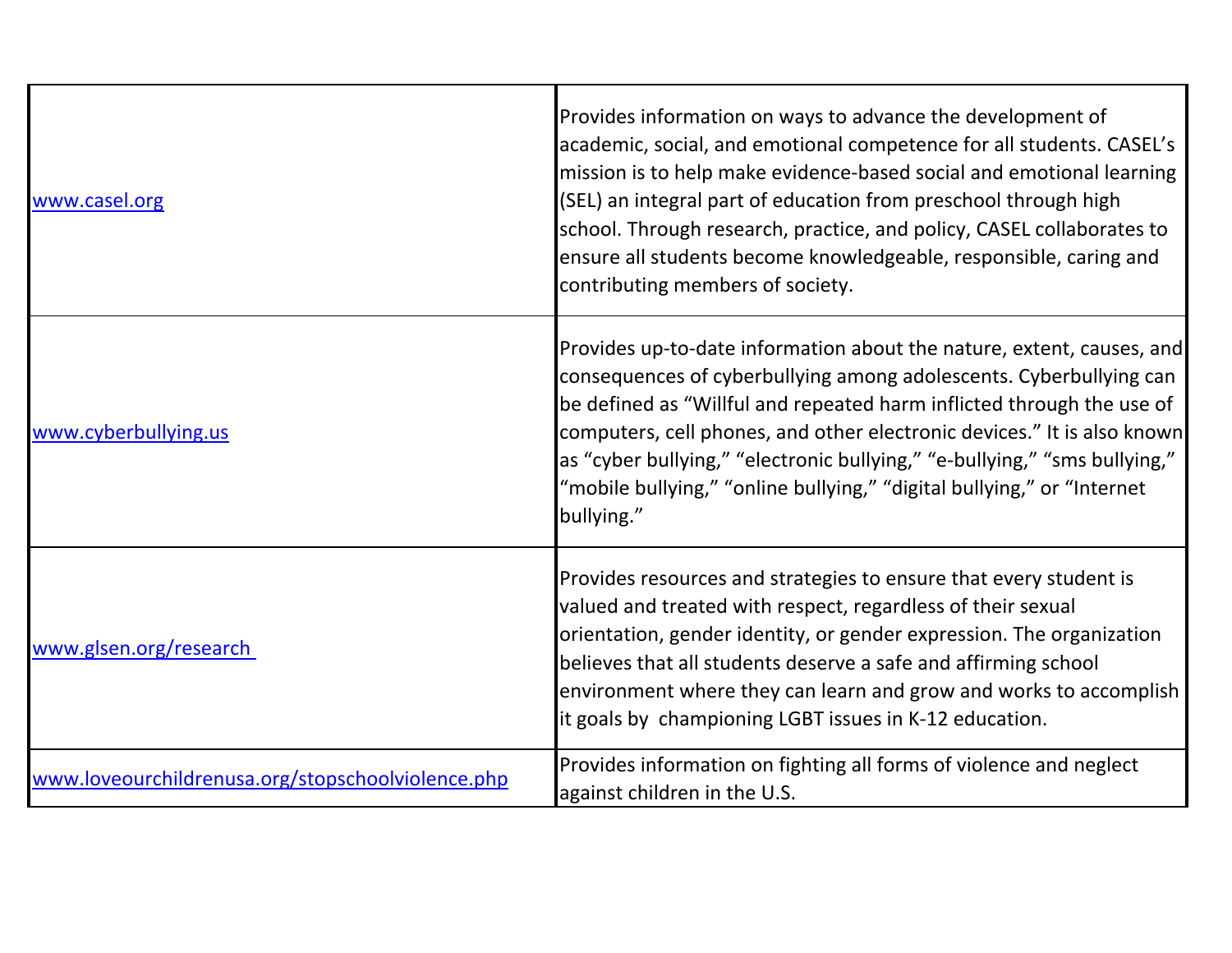| www.naafa.org           | Provides a clearinghouse of information concerning the ways<br>adolescents use and misuse technology. It is intended to be a resource<br>for parents, educators, law enforcement officers, counselors, and<br>others who work with youth. Here you will find facts, figures, and<br>detailed stories from those who have been directly impacted by<br>online aggression. In addition, the site includes numerous resources<br>to help you prevent and respond to cyberbullying incidents. |
|-------------------------|-------------------------------------------------------------------------------------------------------------------------------------------------------------------------------------------------------------------------------------------------------------------------------------------------------------------------------------------------------------------------------------------------------------------------------------------------------------------------------------------|
| www.olweus.org          | Provides comprehensive information about bullying behavior and its<br>impact on school climate, students' physical, social and emotional<br>health, and academic achievement. ebsite. Website is maintained by<br>the Hazelden Foundation.                                                                                                                                                                                                                                                |
| www.pacer.org/bullying  | Provides information on ways to actively lead social change, so that<br>bullying is no longer considered an accepted childhood rite of<br>passage. Provides innovative resources for students, parents,<br>educators, and others, and recognizes bullying as a serious community<br>issue that impacts education, physical and emotional health, and the<br>safety and well-being of students.                                                                                            |
| www.pto.org             | Provides information from the National Parent Teacher Organization<br>to help local PTO's succeed in goal attainment. Provides resources for<br>parent leaders to contribute to a wonderful school life experience and<br>help stuents in their schools.                                                                                                                                                                                                                                  |
| www.thebullyproject.com | Provides information about The Bully Project and ways educators,<br>parents, students, and other concerned community members can<br>focus on bullying awareness and prevention.                                                                                                                                                                                                                                                                                                           |